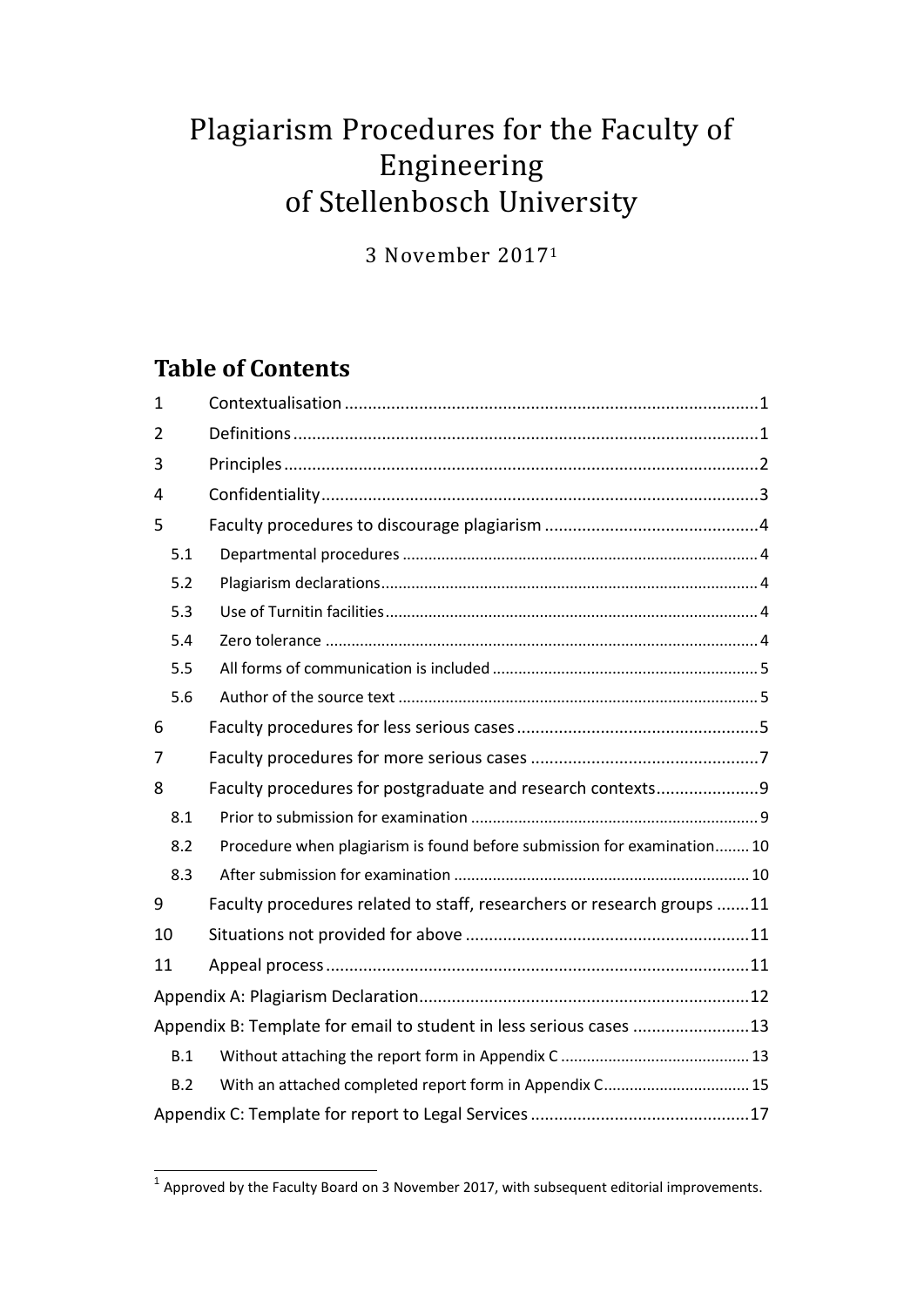# <span id="page-1-0"></span>**1 Contextualisation**

These procedures should be read together with the "Policy on Plagiarism" (**SU Policy**) and the "SU Procedure for the investigation and management of allegations of plagiarism" (**SU Procedures**), with commencement date 1 December 2016. Phrases in italics in the Faculty's procedures were copied verbatim from the SU Policy or the SU Procedures.

This document describes the faculty specific implementation of the SU Policy and SU Procedures, in particular Section 5.1.2 of the SU Procedure: *Less serious cases, as determined in accordance with the factors set out in the Policy, are dealt with at department or faculty level, where appropriate and according to internal faculty processes which must be approved by the Dean or Faculty Board and documented in writing for reporting purposes.*

### <span id="page-1-1"></span>**2 Definitions**

The following definitions are taken from the SU Policy and the SU Procedures:

**Academic activity**: [SU Policy Section 3] *Any activity that contributes to or is part of the broad academic project of the University. This includes all activities in teaching and learning, research, writing and publishing and community interaction.*

**Acknowledgement**: [SU Policy Section 3.2] *Reference indicating the source of previously expressed ideas or published material and the details of the publication.*

**Blameworthiness (intent or negligence) of the person committing plagiarism**: [SU Policy Section 7.1] *Did the person commit plagiarism knowingly (intentionally), or in circumstances indicating that he/she should reasonably have known of the plagiarism (negligently)? A state of blameworthiness (either intent or negligence) is required to make a finding of plagiarism. To determine intent or negligence, all the circumstances must be taken into account, including but not limited to the following factors:*

- *The extent of the plagiarism: How much of the work presented as part of an academic activity constitutes plagiarism, in relation to the part of the work constituting an own intellectual contribution? Is the plagiarism contained in the work so extensive that it is not possible to determine or assess own intellectual contribution?*
- *The importance of the academic activity: Did the alleged plagiarism occur in a small assignment, a final thesis, or an article submitted for publication?*
- *Harmfulness of the plagiarism: The extent of harm that the plagiarism has caused or can potentially cause to personal and institutional reputation, taking into account all the circumstances,*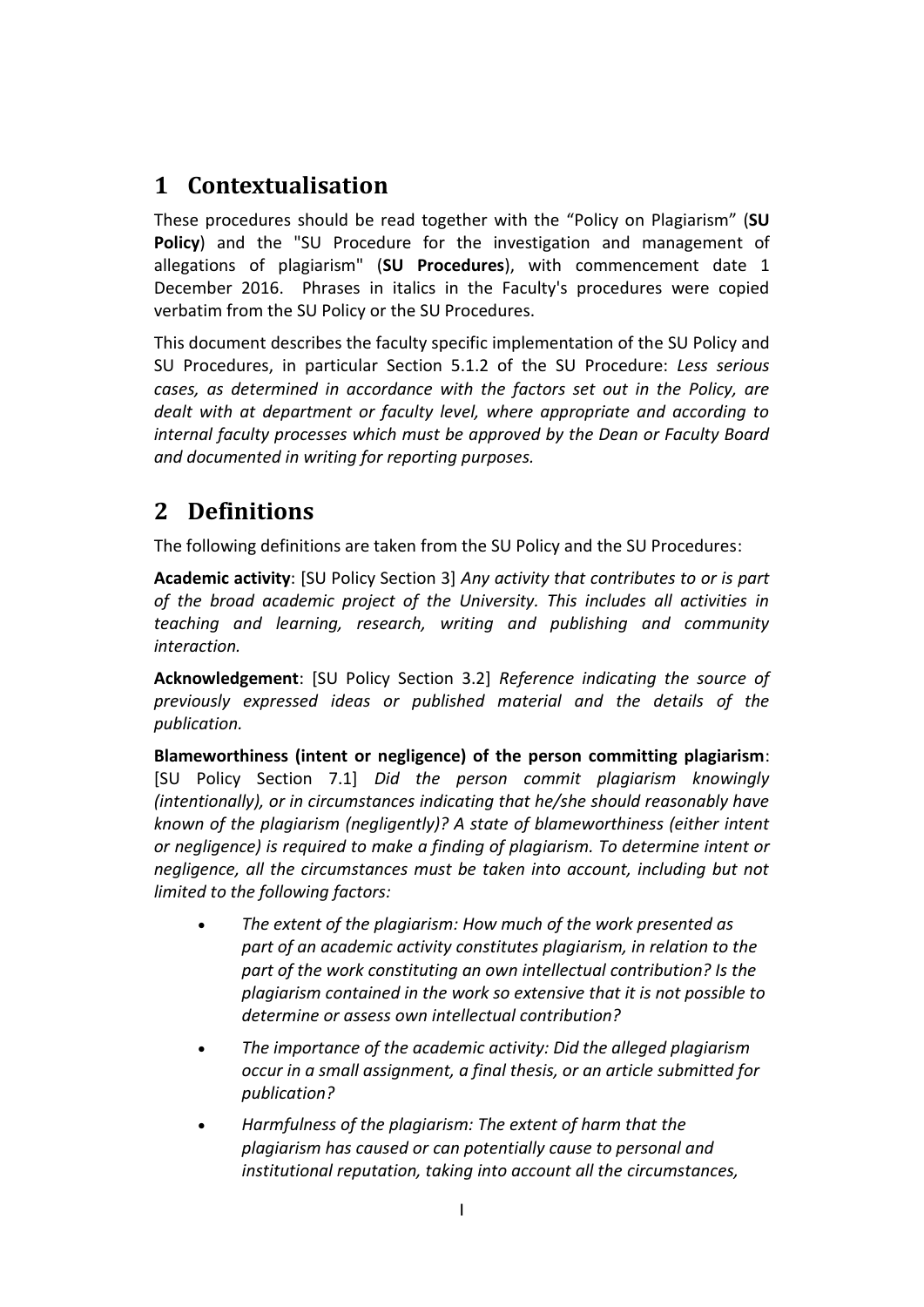*including the seniority of the person committing the plagiarism, the relevant academic activity and the extent of the plagiarism.*

*Repeated acts of plagiarism.*

**Complainant:** [SU Procedures Section 3.2] *Any person making allegations and/or disclosures of plagiarism, including protected disclosures.*

**Less serious cases:** [SU Procedures Section 5.1.2 footnote 1] *May include first time offenders, more junior students, limited extent of plagiarism, negligence rather than blatant intent.*

**More serious cases:** [SU Procedures Section 5.1.3 footnote 3] *May include repeat offenders, extensive evidence of plagiarism in a significant piece of work such as a thesis, post graduate students especially those at Masters and PhD level, academic staff, evidence of gross negligence or blatant intent, etcetera.* 

**Plagiarism**: [SU Policy Section 3.5] *The use of the ideas or material of others without acknowledgement, or the re-use of one's own previously evaluated or published material without acknowledgement (self-plagiarism).*

**Respondent:** [SU Procedures Section 3.5] *A person(s) against whom allegations or disclosures of plagiarism have been made*, including students (undergraduate, postgraduate or visiting), postdoctoral fellows and employees (temporary or permanent) of SU, as well as any person whose thesis or written work ... *were published under the name of SU, and remains published under SU's name.*

**Self-plagiarism:** [SU Policy Section 3.6] *The re-use of one's own previously evaluated or published material without acknowledgement or indication thereof.*  [SU Procedures Section 5.1.12] *However in certain circumstances a student may justifiably submit very similar work for assessment; for example if a question is posed for an assignment and then repeated as an* examination *question. Lecturers should consider each case on its merits before making an allegation of self-plagiarism.*

### <span id="page-2-0"></span>**3 Principles**

The Faculty endorses all the principles given in the SU Policy and SU Procedures and, for the purposes of this document, emphasises the following principles and instructions:

- a) *Allegations of plagiarism are a serious matter; hence the investigation thereof must be conducted in accordance with the highest standards of integrity, accuracy and fairness*. [SU Procedures Section 1.2]
- b) *All cases of plagiarism must be handled consistently according to established processes, either at department, faculty or central management level*. [SU Policy Section 6.4]
- c) *The management of allegations of plagiarism must be appropriate to both the academic status of the member and the academic setting of the alleged plagiarism. Hence the University's policy approach to plagiarism is based on developing and fostering an awareness of plagiarism and its*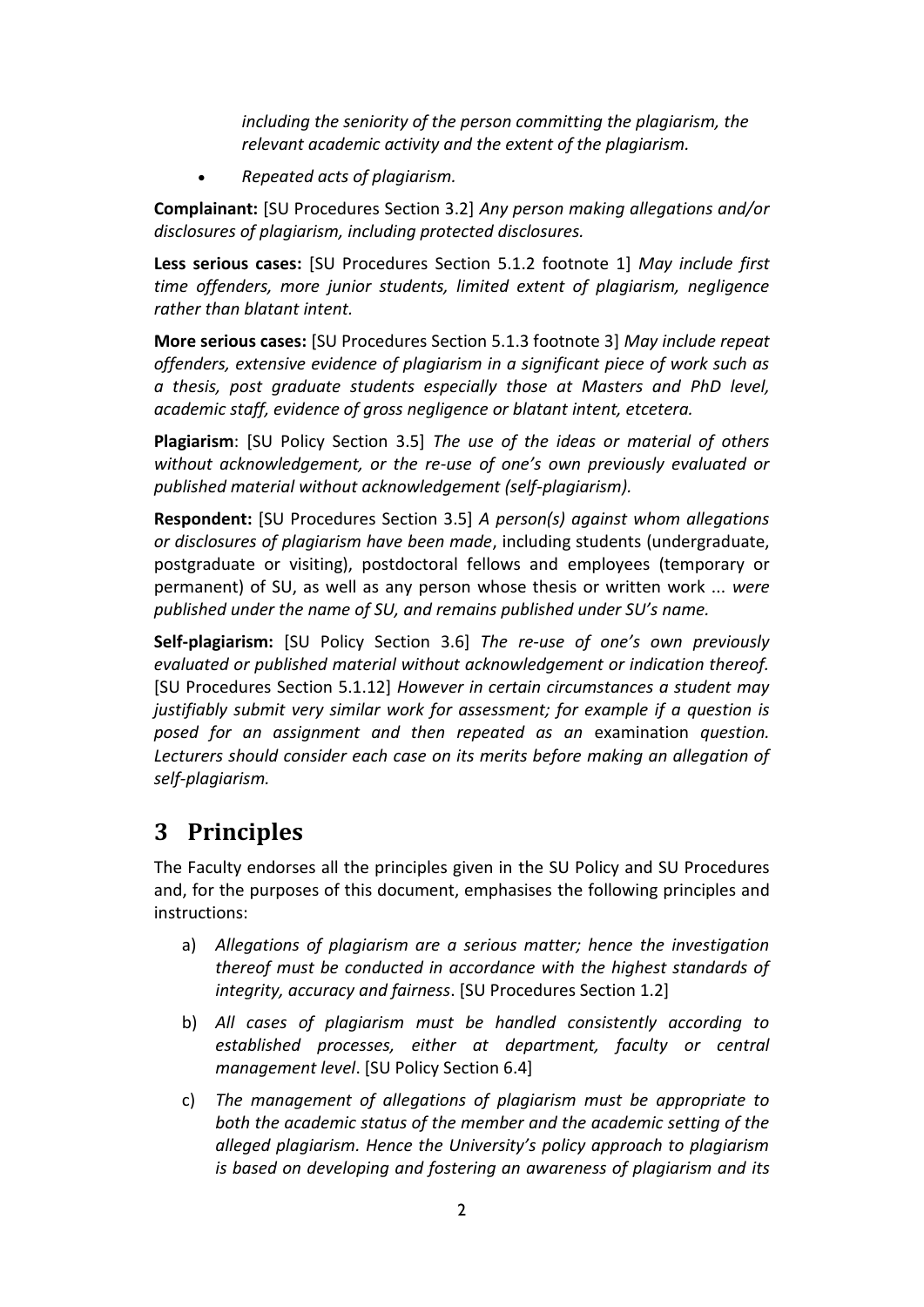*ramifications, particularly among undergraduate students and in the context of the University's Learning and Teaching Policy. This means that first-time junior offenders such as first year students will be treated differently to repeat offenders, or more senior students*. [SU Policy Section 8]

d) *Departments and Faculties are responsible for establishing processes for the detection, reporting and investigation of allegations of plagiarism that are compliant with the University's overarching policy and procedures. Such processes could include an internal memo containing the following information: Detail on the appropriate use of Turnitin (or similar similarity-detection software) in a specific environment; the identification of persons in a department who are responsible for receiving allegations of plagiarism; and measures to facilitate further investigation.* [SU Policy Section 9.5]

### <span id="page-3-0"></span>**4 Confidentiality**

- a) *All facets of the investigation must be kept confidential, i.e. made available only to those with a direct involvement in the reporting and investigation of the matter as outlined in* Section 4(c) of the Faculty's procedures [SU Procedures Section 4.2.1].
- *b) The Complainant's identity may only be disclosed to the Respondent if he/she has consented thereto in writing or orally during the investigation process. However, in instances where the Complainant is the Respondent's lecturer or supervisor, his/her identity will be apparent.* [SU Procedures Section 4.2.2]
- *c) The Respondent's identity must not be disclosed before it has formally been decided that he/she is guilty of plagiarism, unless the Respondent has consented thereto in writing, and provided that the Respondent's identity may be disclosed to all the relevant parties in the investigation process including, where applicable, the Departmental Chairperson, the Dean, the Research Integrity Officer (RIO), the Director: Legal services, the Manager: Student Discipline, the Vice-Rector (Research, Innovation and Postgraduate Studies and/or Learning and Teaching) and person(s) formally delegated to handle such issues.* [SU Procedures Section 4.2.3]
- *d) Should maintaining complete confidentiality of the Complainant/Respondent's identity throughout the entire process not be reasonably possible, the Complainant should be informed of this in writing if and when such a stage in the investigation process is reached.* [SU Procedures Section 4.2.4]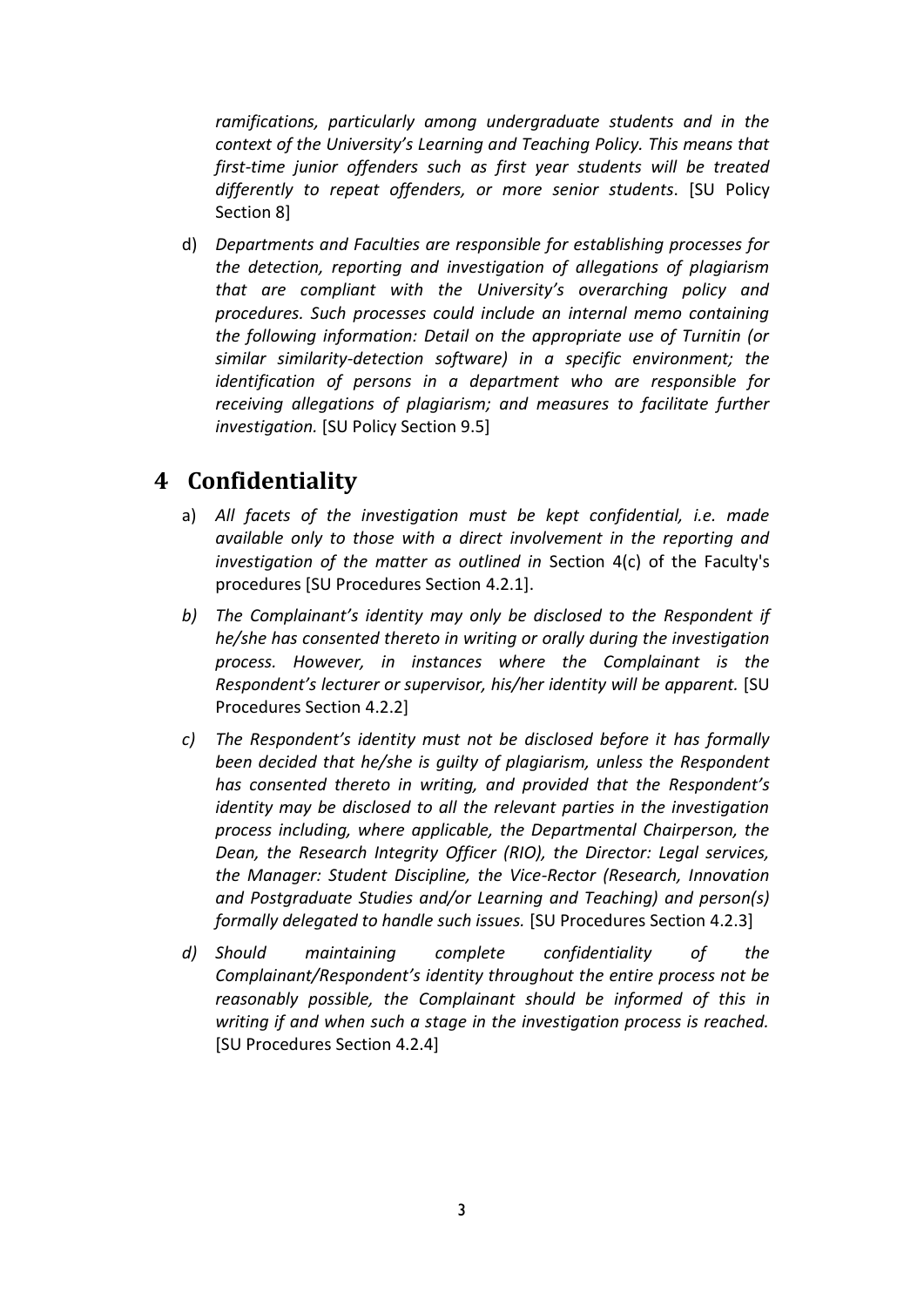### <span id="page-4-0"></span>**5 Faculty procedures to discourage plagiarism**

#### <span id="page-4-1"></span>**5.1 Departmental procedures**

Departments may introduce procedures, that comply with the SU Policy and SU Procedures, in addition to that given in this section. The departmental procedures should be made known to students, for example through module frameworks.

#### <span id="page-4-2"></span>**5.2 Plagiarism declarations**

The Faculty requires that students submit signed plagiarism declarations (similar to the one given in Appendix A) with

- a) All summative assessments (except those completed under supervision of staff, such as tests), including postgraduate assignments; and
- b) Formative assessments, when required by teaching staff.

Note that the procedures that apply to postgraduate theses and dissertations are given in Section [8.](#page-9-0)

*Notwithstanding this requirement* (for plagiarism declarations), *students who submit work without such a written declaration are in no way absolved from responsibility for plagiarism and from compliance with the requirements of this Policy* (SU Policy Section 9.1).

#### <span id="page-4-3"></span>**5.3 Use of Turnitin facilities**

The Faculty requires that, where reasonable practicable, students submit for evaluation by Turnitin (or similar facilities):

- a) All summative assignments (except those completed under supervision of staff), including all written work submitted for degree purposes at a postgraduate level; and
- b) Formative assessments, when required by teaching staff.

Students will be allowed to submit an assessment to Turnitin (or similar facility) only once, unless expressly permitted to submit it more than once by the lecturer(s) responsible for the assessment. Students will normally only be allowed to submit an assessment a second time when a lecturer gave the students feedback on the first submission and are required to submit an improved version of the assessment in the normal course of the module.

#### <span id="page-4-4"></span>**5.4 Zero tolerance**

All potential cases of plagiarism that come to the attention of staff involved in assessments will be handled in accordance with these Faculty procedures and no such cases will remain unreported nor handled by the staff in another way.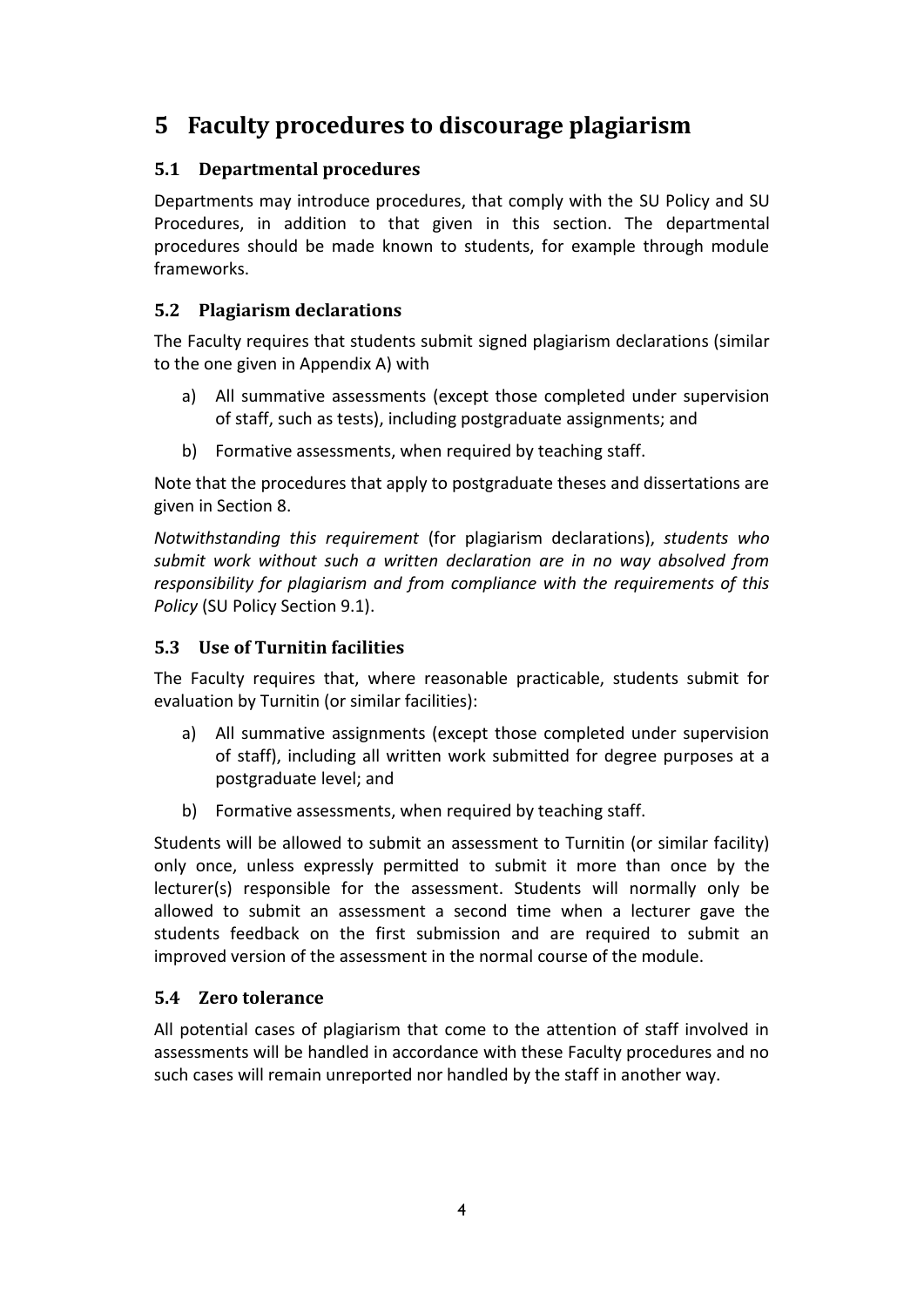#### <span id="page-5-0"></span>**5.5 All forms of communication is included**

The Faculty considers all forms of communication to be relevant as far as plagiarism is concerned, including text, formal and informal engineering drawings, and computer programmes.

#### <span id="page-5-1"></span>**5.6 Author of the source text**

If the author of the work that was plagiarised is a student at Stellenbosch University, the author may be held responsible as an accessory to plagiarism if the author intentionally provided the work to the Respondent or knowingly allowed the Respondent access to the work. If the Respondent obtained the author's work without the author's knowledge, the author will not be considered to be an accessory.

### <span id="page-5-2"></span>**6 Faculty procedures for less serious cases**

Please refer to the Definitions section above for a description of what constitutes a less serious case.

*Such processes must be fair and, in accordance with the developmental and remedial approach described in the Policy, and should ideally provide an opportunity for discussion with the student prior to finalising the case and determining an outcome.* [SU Procedures Section 5.1.2]

*Departments and faculties must attempt to conclude their investigation as quickly as possible and preferably within two weeks for investigations involving students* [SU Procedures Section 6.1]*. The periods referred to in this Procedure may be extended by the Vice-Rector concerned or his/her delegated authority, or the Director: Legal Services, if he/she is of the opinion that valid reasons exist for such an extension* [SU Procedures Section 6.2].

Fulfilling the above requirements, the Faculty's procedure for these cases is:

- a) The "presiding chairperson" in the procedure can be either (where "department" refers to the home department of the module where the plagiarism occurred or, if not related to a module, the Complainant's department):
	- i. A senior academic staff member appointed by the department's management committee, a vice-dean or the dean (this option is used when the departmental chairperson is the Complainant);
	- ii. An academic staff member of level senior lecturer, or more senior, appointed by the relevant departmental chairperson; or
- iii. The relevant departmental chairperson him/herself.
- b) The Complainant reports, in writing (e.g. via email), the suspected case of plagiarism to the presiding chairperson.
- c) The presiding chairperson enquires from the Legal Services Division whether the Respondent has any previous plagiarism offences on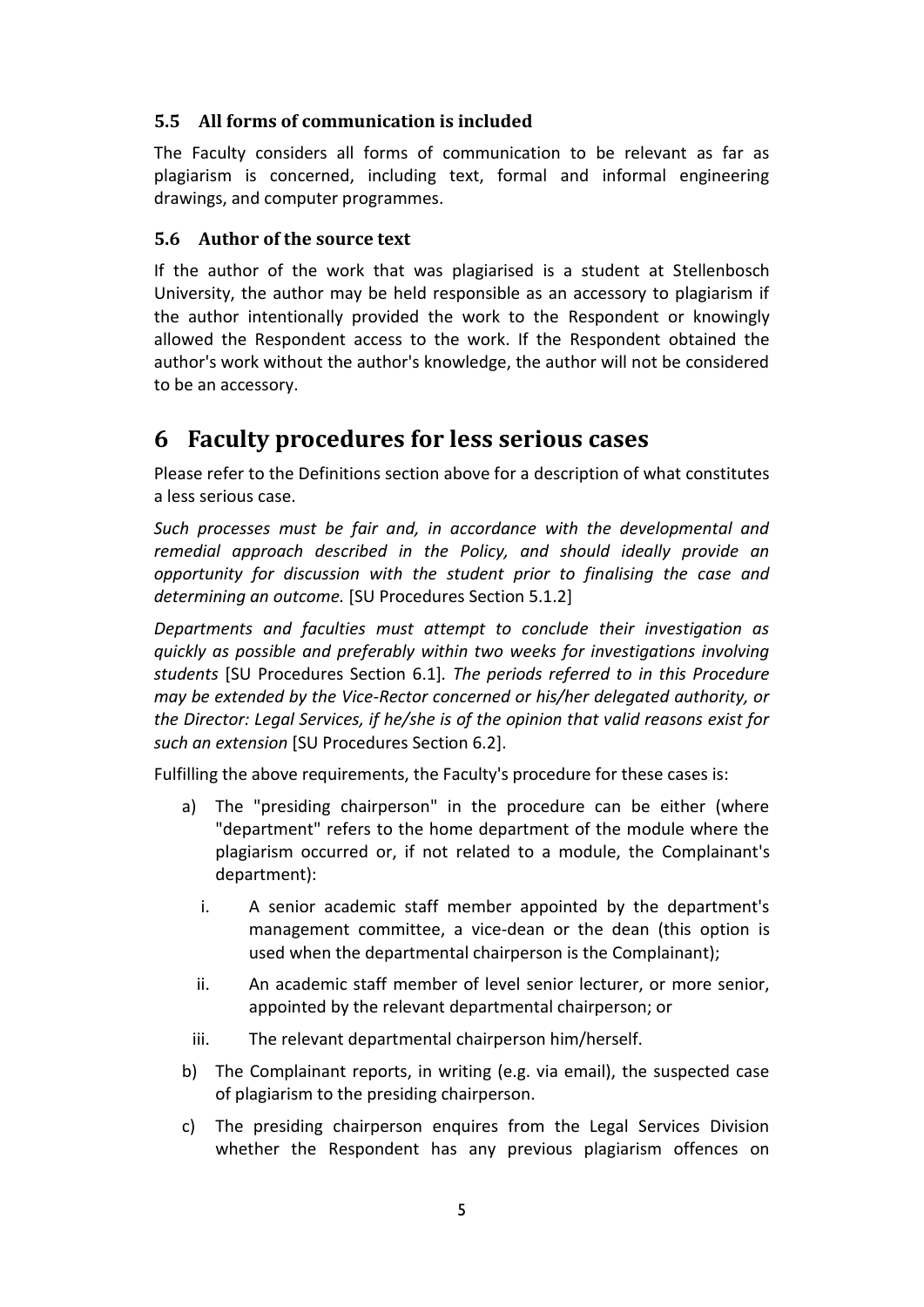record<sup>2</sup>. If the Respondent has any such offences, the procedure for more serious cases is followed.

d) The presiding chairperson notifies the Respondent of the allegation in writing (e.g. by email or letter) preferably within one week of receiving the written allegation (as required by SU Procedures Section 5.1.6). A template for such an email or letter is given in Appendix B.

The same communication offers the Respondent the opportunity to choose one of the following:

- i. Accept the outcome proposed in the communication without a meeting (the presiding chairperson may decide whether this opportunity will be offered);
- ii. Attend a meeting with the Complainant and presiding chairperson; or
- iii. Have his/her case referred to the Central Disciplinary Committee (CDC).

The Respondent is also informed that, if he/she *chooses to be supported by a legal representative, the case will automatically be referred to the CDC*, but in all cases the Respondent has the right to *seek advice or support from anyone of his/her choosing*. [SU Procedures Section 4.1.3]

- e) If the Respondent chooses to have the case referred to the CDC, to be supported by a legal representative or does not attend the abovementioned meeting, the matter is handled further according to the procedure for more serious cases. Otherwise, the procedure continues as given below.
- f) At the above-mentioned meeting of the presiding chairperson, the Complainant and the Respondent, the Respondent is given the opportunity to *state his/her case, ... to ask questions; present information/evidence in his/her defence; and question or raise points about any information given by any witness* [SU Procedures Sections 4.1.2, 4.1.3]. Thereafter the Respondent leaves the meeting.
- g) After the Respondent left the meeting, the presiding chairperson and the Complainant attempts to reach a consensus decision, including a determination of remedial action. If they cannot reach consensus, the case is referred to the Dean.
- h) If the abovementioned meeting concludes that the reported plagiarism is of a more serious nature, the procedure for such cases is followed further. If the meeting concludes that the plagiarism is of a less serious nature, the remainder of the procedure in this section is followed.
- i) The presiding chairperson sends a letter or email to the Respondent. The letter or email may attach the report that is to be sent to Legal Services

 2 Less serious cases are not noted on the students' official records, but the Legal Services Division keeps centralised records of these cases.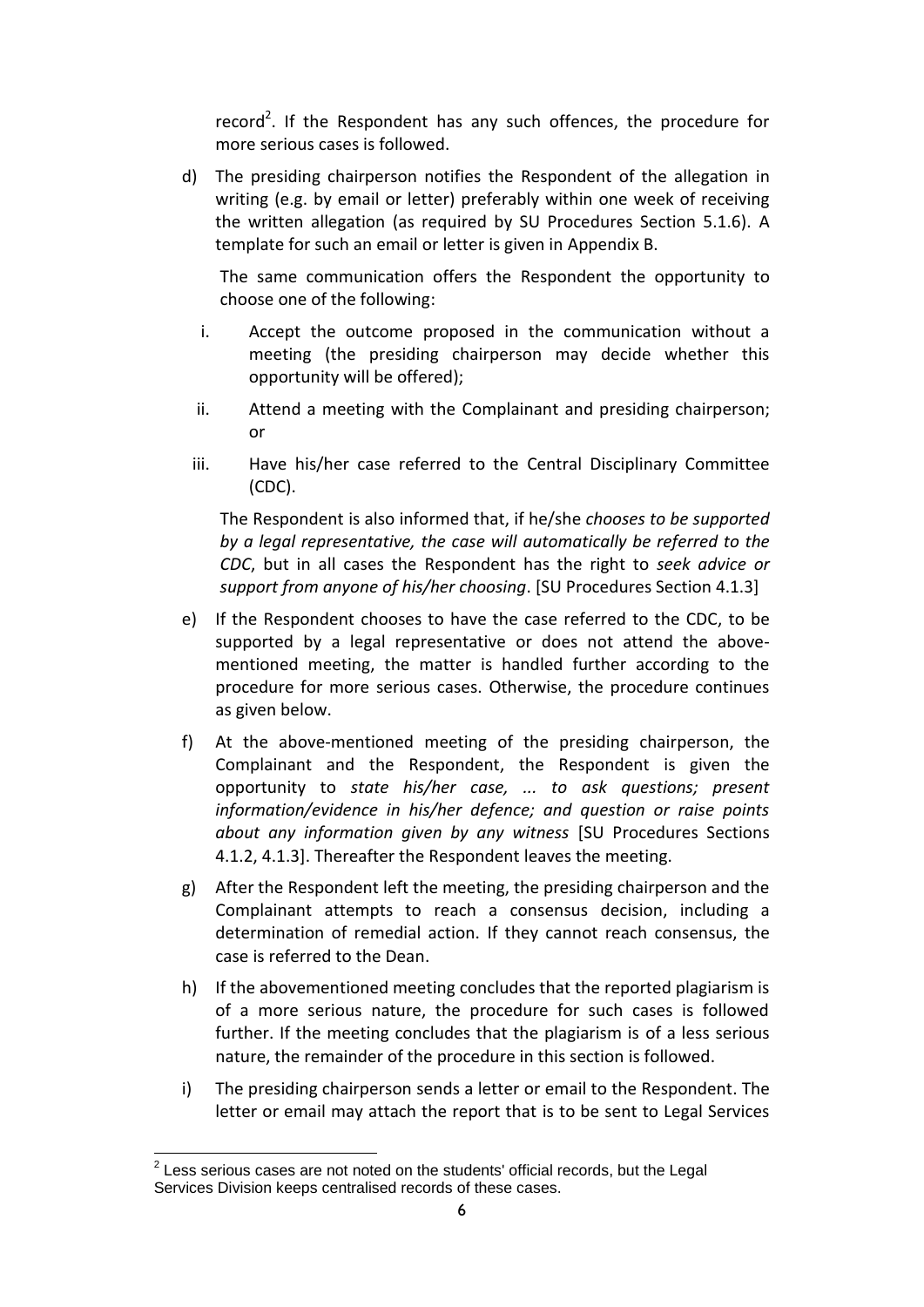(template in Appendix C), instead of repeating the details. This correspondence must include at least the following:

- i. The finding of the meeting mentioned above;
- ii. The consequences for the student (this will typically include that mark of zero be awarded to the student for the whole assessment where plagiarism occurred, and that the student will not be given the opportunity to improve this mark);
- iii. The remedial training that will be provided (SU Procedures Section 5.1.11), for example that the student is required to write an essay related to his/her plagiarism.
- iv. Informing the Respondent that he/she should, within 5 working days of the receipt, sign the letter and return it to the presiding chairperson if the Respondent accepts the finding, consequences and remedial training.
- v. Informing the Respondent that failure to return the signed letter within above period, will result in the case being referred to the CDC.
- j) If the Respondent does not return the signed letter within 5 working days, the case is referred to the CDC and the procedure for more serious cases is followed. However, the presiding chairperson may give an extension for the returning of the signed letter if circumstances warrant it, at the discretion of the presiding chairperson.
- k) If the Respondent does return the signed letter within 5 working days, the consequences are implemented.
- l) The department of the presiding chairperson keeps the records of the case for at least 5 years (SU Procedures Section 7.2). The records must include (SU Procedures Sections 5.1.9 and 7.3):
	- i. The original report by the Complainant;
	- ii. The findings of the abovementioned meeting, with justification for decisions made;
	- iii. The letter signed by the Respondent.
- m) The presiding chairperson sends a brief report signed by the student to the Legal Services Division (Student Discipline) before the end of the semester in which the case was finalised (SU Procedures Section 7.4). A template for the report required by Legal Services is given in Appendix C.

### <span id="page-7-0"></span>**7 Faculty procedures for more serious cases**

Note that for cases involving postgraduate and research contexts, the procedure in Sectio[n 8](#page-9-0) is applied first.

Please refer to the Definitions section above for a description of what constitutes a more serious case.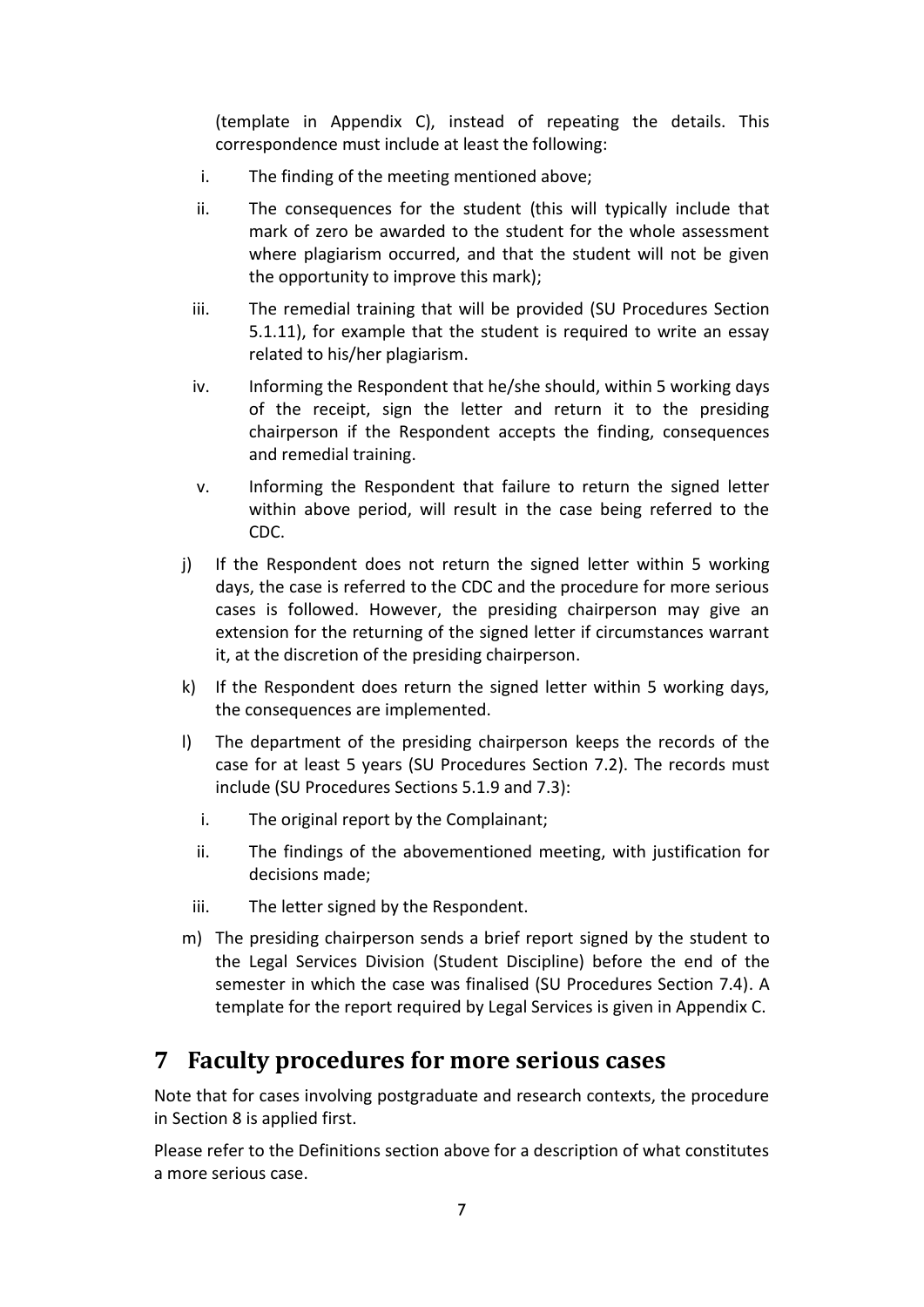The Faculty's procedure for these cases is:

- a) The Complainant reports in writing (e.g. via email) the suspected case of plagiarism to the chairperson of the Complainant's department (SU Procedures Section 5.1.4). If the departmental chairperson is the Complainant, another senior academic staff member (appointed by the department's management committee, a vice-dean or the dean) fulfils the role of the departmental chairperson in this procedure.
- b) The chairperson (or his/her delegate) and other persons the chairperson deems necessary (which may not include the Complainant [SU Procedures Section 5.1.5]) reviews the allegation [SU Procedures Section 5.1.7]. The persons performing the review *determine (1) whether a finding of plagiarism can be upheld and (2) what the gravity of the plagiarism is, in accordance with the factors as given in Section 7 of the Policy* [SU Procedures Section 5.1.8].
- c) If the review indicates that it would be more appropriate, by discretion of the chairperson or the abovementioned delegate, the case is handled according to the procedures for less serious cases or for research contexts. Otherwise, this procedure is applied further.
- d) The chairperson notifies the Respondent of the allegation in writing (e.g. via email) preferably within one week of receiving the written allegation [SU Procedures Section 5.1.6]. The same communication informs the Respondent that the case is being referred to the Central Disciplinary Committee (CDC).
- e) The chairperson refers the case to Legal Services Division (Student Discipline) for investigation in terms of the Student Disciplinary Code and arranges the necessary support from the Faculty to facilitate the investigation [SU Procedures Section 5.1.3].
- f) *In instances where the CDC determines that a case of plagiarism which was referred to them and Legal Services can actually appropriately be dealt with at departmental or faculty level, the CDC will retain jurisdiction and can then, at its discretion, either refer the case back to the department or faculty, or can conclude the matter and determine the final outcome.* [SU Procedures Section 5.1.10].
- g) The department of the chairperson keeps the records of the case for at least 5 years [SU Procedures Section 7.2]. The records must include [SU Procedures Sections 5.1.9 and 7.3]:
	- i. The original report by the Complainant;
	- ii. The notification sent to the Respondent;
	- iii. Record of the referral to Student Discipline.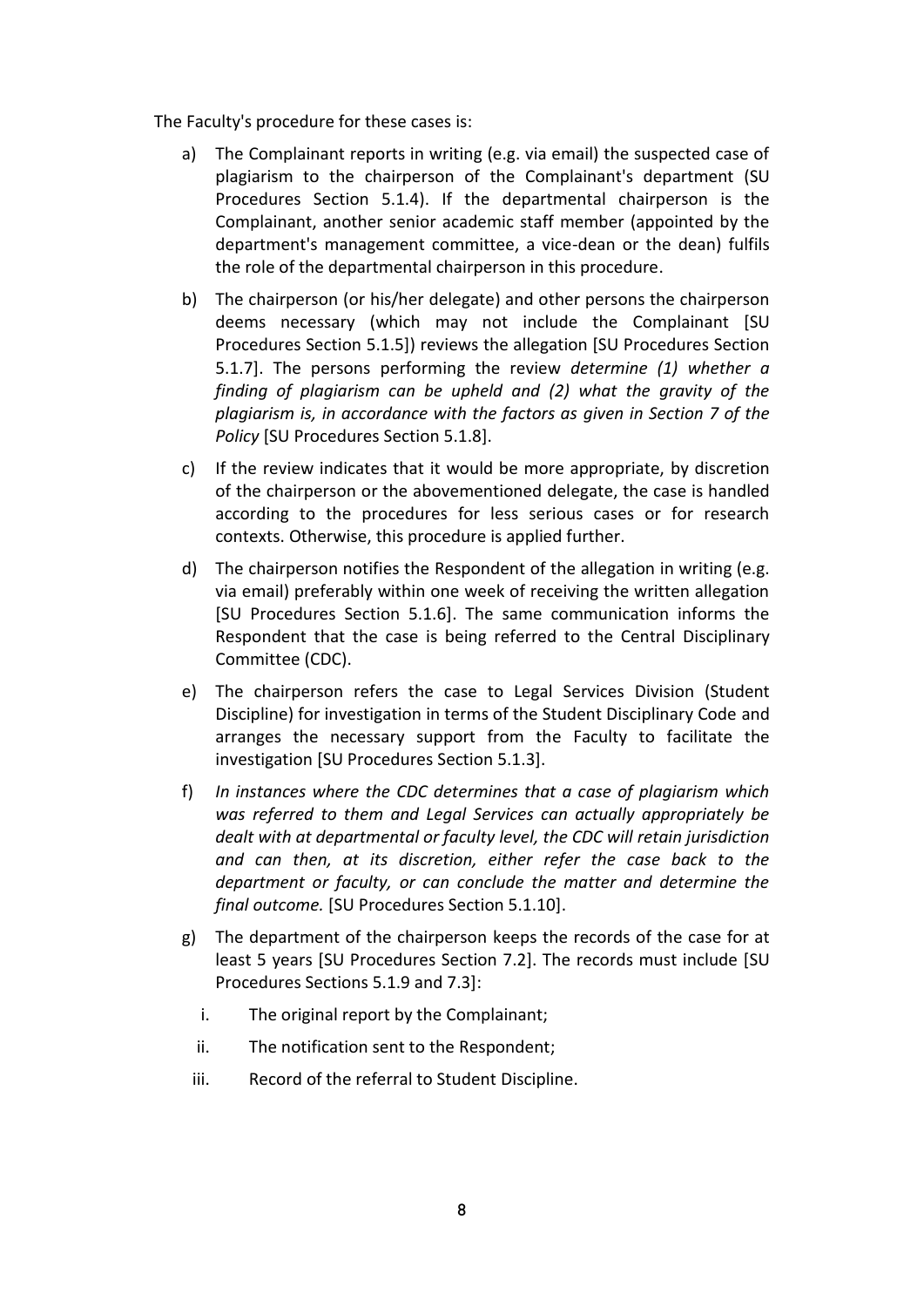### <span id="page-9-0"></span>**8 Faculty procedures for postgraduate and research contexts**

For plagiarism encountered in postgraduate modules, Sections 5, 6 and 7 of the Faculty Procedures is applied. This section only applies to postgraduate research contexts.

In this section "thesis" also includes dissertations and other research assignments, "supervisor" refers to the relevant postgraduate student's research supervisor(s) or co-supervisor(s) (Afr: studieleier), "department" refers to the relevant student's home department and "Turnitin" may be substituted with other similar facilities.

#### <span id="page-9-1"></span>**8.1 Prior to submission for examination**

The Faculty's procedures for the avoidance of plagiarism prior to the submission of a thesis for examination (as required by SU Policy Section 9.3) are the following:

- a) Notwithstanding the following procedures, *the primary responsibility for avoidance of plagiarism and for complying with the policy requirements remains with the student or researcher, who will be held accountable should the work involve plagiarism or in any other way fail to meet the required standards of ethical conduct* [SU Policy Section 9.3].
- b) If the supervisor finds at any time an indication that the student has falsified research results, used the work of other researchers (including survey papers) without acknowledging the source or committed other similar transgressions, the SU's "Procedure for the Investigation of Allegations of Breach of Research Norms and Standards" is used in preference to this procedure, unless there is good justification not to.
- c) In situations where a supervisor reviews thesis proposals, research papers, drafts of theses or other similar documents to which a student has contributed as author: if a supervisor finds an indication that a student has committed plagiarism other than that referred to in the previous paragraph (e.g. inadvertent plagiarism through insufficient or inappropriate referencing; the supervisor may use Turnitin for this purpose and/or rely on his/her knowledge of the relevant literature), the supervisor discusses the required corrections with the student and gives the student at least one opportunity to correct the document. If the student persists in committing plagiarism in spite of the guidance of the supervisor, the reporting procedure given below is followed:
	- i. Before the student submits his/her thesis for examination, except for theses that have been classified as confidential through the normal procedures of the Faculty, the supervisor arranges for the thesis to be submitted to Turnitin and gives the student the opportunity to improve the thesis, if appropriate.
	- ii. The *student and supervisor should concur that the Turnitin or similar report is acceptable* [SU Policy Section 9.3] before the thesis is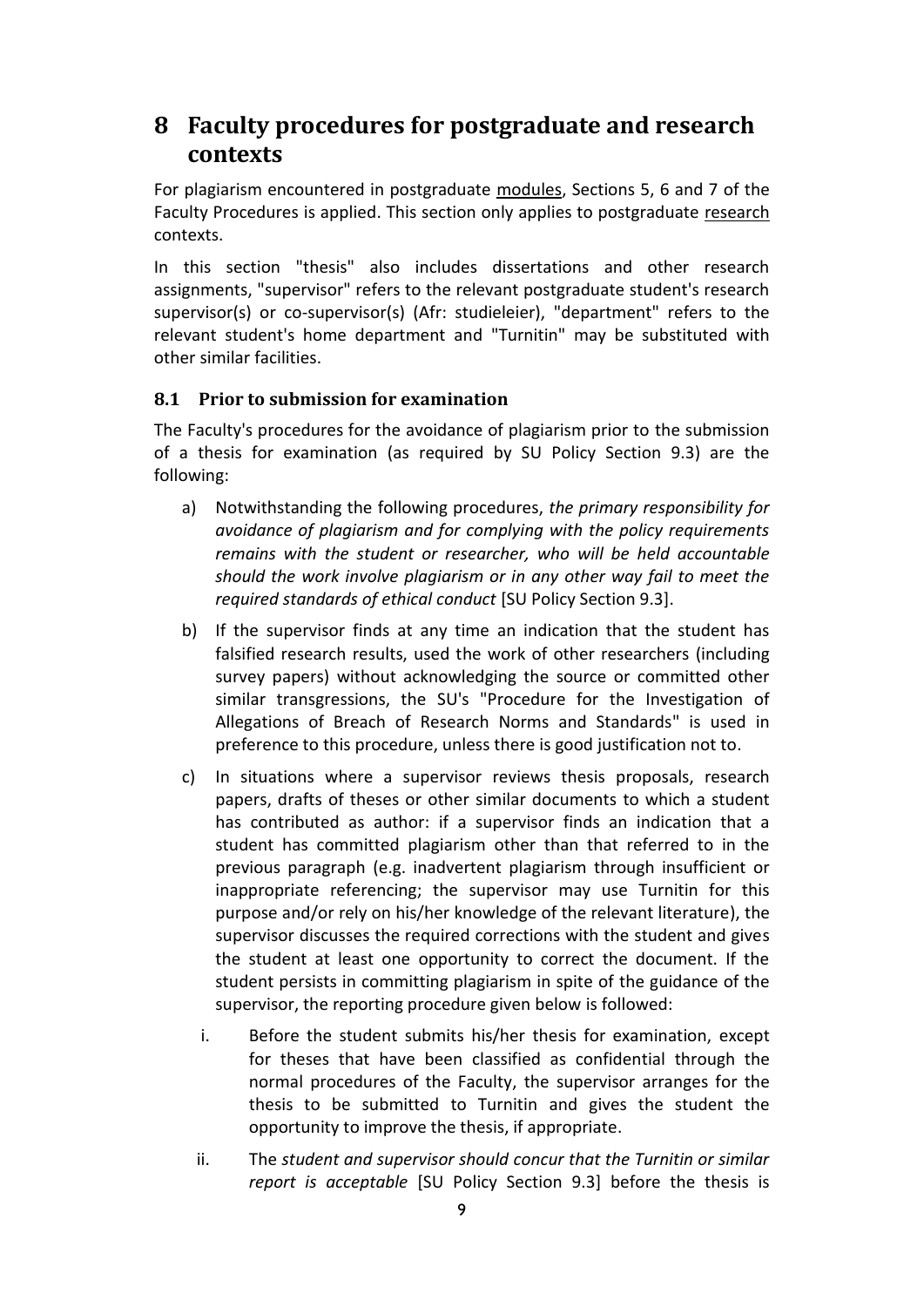submitted for examination. The supervisor determines in consultation with the postgraduate coordinator, taking the context of the student's work into account, a reasonable threshold for the similarity index.

- iii. If student and supervisor do not concur, the student is given one opportunity to revise the document before repeating the evaluation using Turnitin.
- iv. If the similarity is still not acceptable to the supervisor after the opportunity to revise the document, the supervisor submits a complaint according to these procedures.
- v. If the student and supervisor concur that the Turnitin report is acceptable, this is communicated to the postgraduate coordinator in a way prescribed by the department.
- d) When a student submits his/her thesis for examination to the department's postgraduate administrator, the document must contain the normal declaration stating that the work presented is the student's own work (as given in the Calendar Part 1). The student must sign the declaration, either on a paper copy or electronically in a PDF or similar copy.
- e) In the case of a thesis that has been classified as confidential through the normal procedures of the Faculty, the supervisor is responsible, in consultation postgraduate coordinator, for determining whether the document contains plagiarism. If the supervisor finds plagiarism, the relevant procedure described above is followed.

#### <span id="page-10-0"></span>**8.2 Procedure when plagiarism is found before submission for examination**

The Faculty's procedure when plagiarism is found in research assignments, theses and dissertations is:

- a) Supervisors must report all suspected instances of plagiarism to their departmental chairperson or his/her delegate. If the departmental chairperson is the Complainant, another senior academic staff member (appointed by the department's management committee, a vice-dean or the dean) fulfils the role of the departmental chairperson in this procedure.
- b) The departmental chairperson or his/her delegate assesses the seriousness of the case. The case is further handled accordingly, using the Faculty's procedures for more or less serious cases.

#### <span id="page-10-1"></span>**8.3 After submission for examination**

After a thesis has been submitted for examination, the following procedures apply:

a) *If an allegation of plagiarism is made by the examiner of a postgraduate research assignment or thesis, the examination process should be*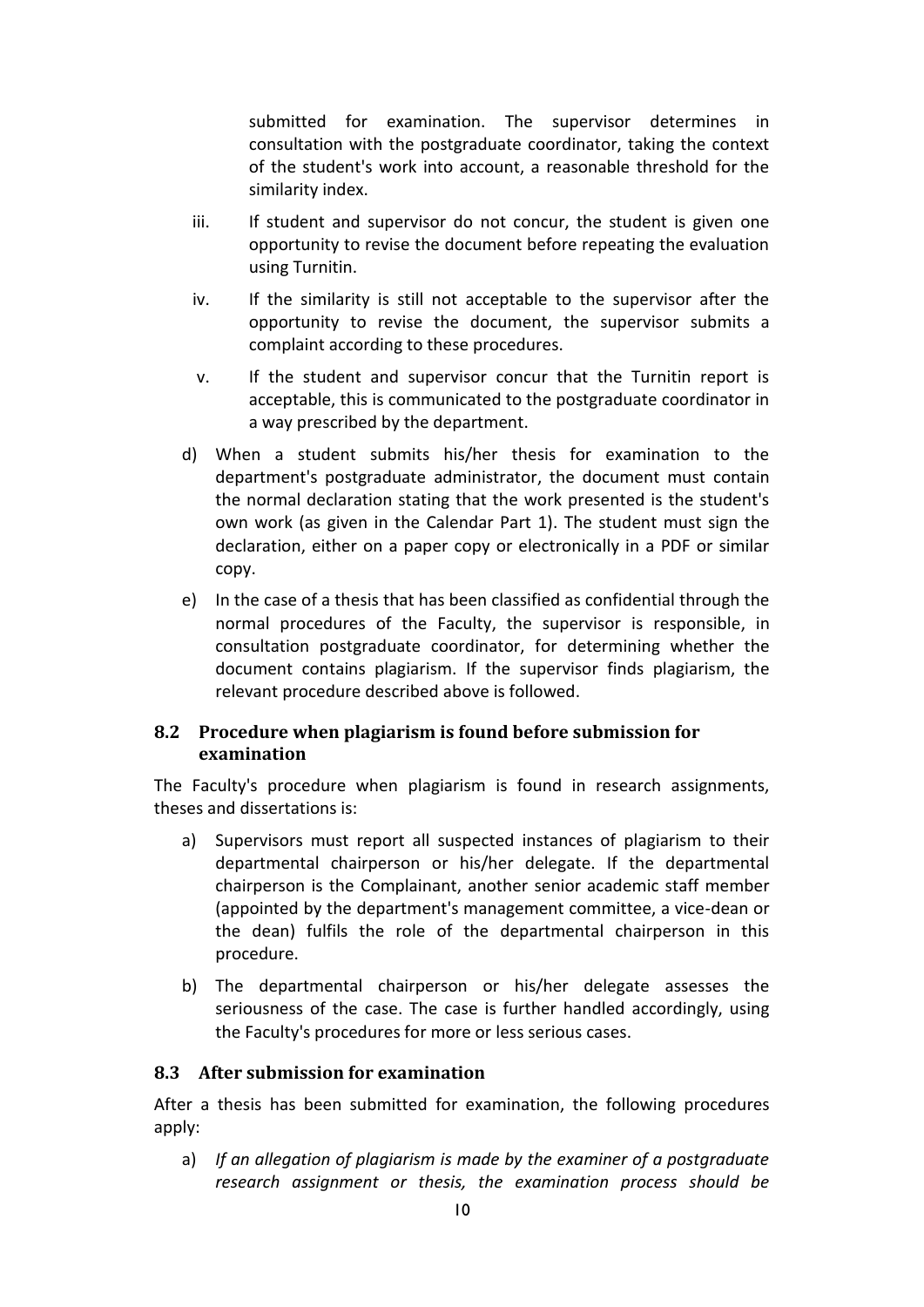*suspended immediately until such time as the investigation, as described*  in SU Procedures Section 5.2.2*, is completed*. [SU Procedures Section 5.2.2]

b) If allegations of plagiarism are made after the student has passed the examination process and his/her thesis has been uploaded to SUNScholar (and is thus in the public domain), the steps outlined in SU Procedures Section 5.2.3 is followed.

### <span id="page-11-0"></span>**9 Faculty procedures related to staff, researchers or research groups**

For these cases, the Faculty adopts the procedure given in SU Procedures Section 5.3.

# <span id="page-11-1"></span>**10 Situations not provided for above**

In cases not provided for elsewhere in the Faculty's procedures, the Complainant follows a procedure approved by the Dean and reports the procedure followed to the Faculty Board at its next meeting.

# <span id="page-11-2"></span>**11 Appeal process**

Please refer to SU Procedures Section 8.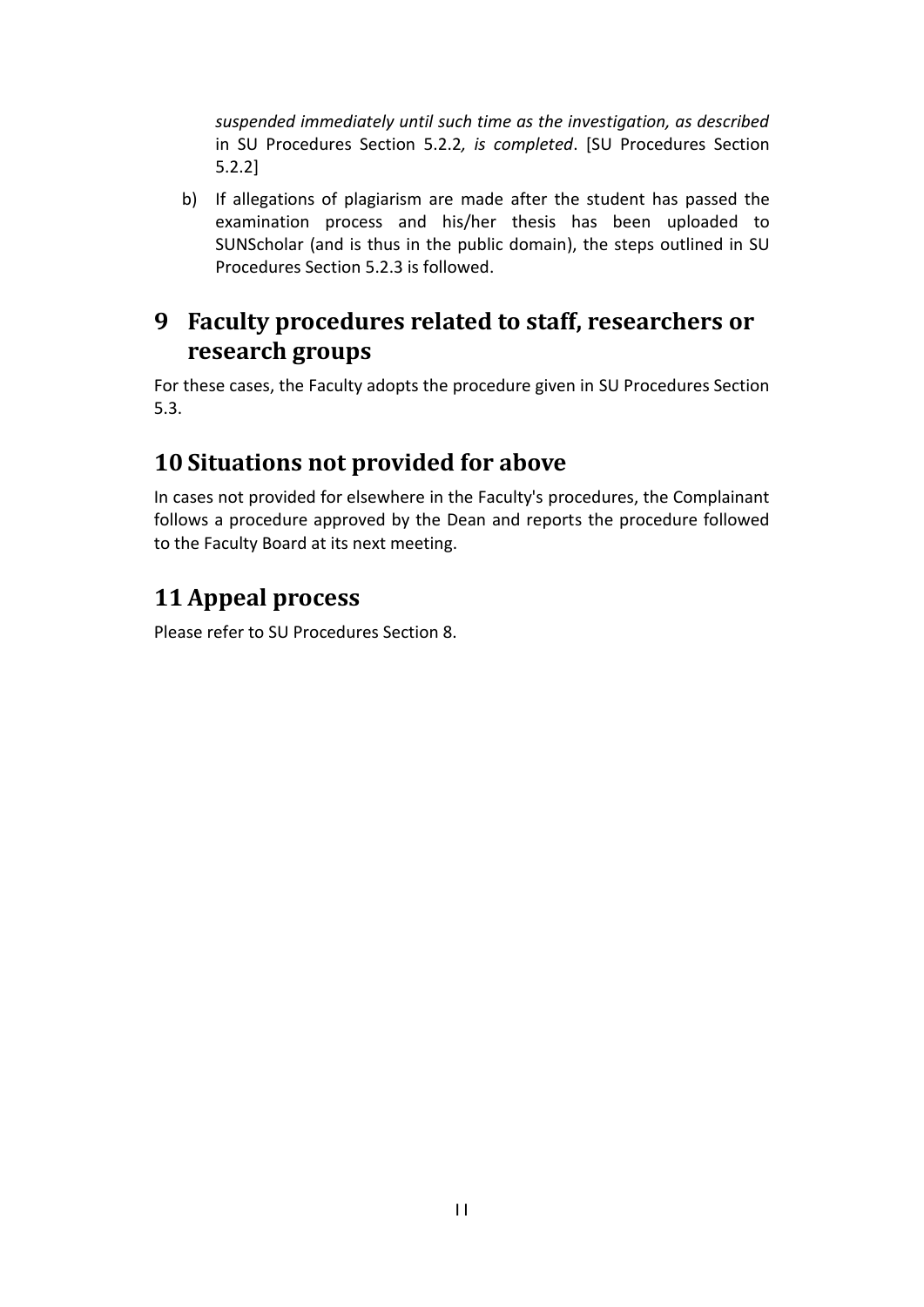# <span id="page-12-0"></span>**Appendix A: Plagiarism Declaration**

The declaration below is an expansion of that given in Section 11 of the SU Policy.

- I have read and understand the Stellenbosch University Policy on Plagiarism and the definitions of plagiarism and self-plagiarism contained in the Policy [Plagiarism: The use of the ideas or material of others without acknowledgement, or the re-use of one's own previously evaluated or published material without acknowledgement or indication thereof (self-plagiarism or textrecycling)].
- I also understand that direct translations are plagiarism, unless accompanied by an appropriate acknowledgement of the source. I also know that verbatim copy that has not been explicitly indicated as such, is plagiarism.
- I know that plagiarism is a punishable offence and may be referred to the University's Central Disciplinary Committee (CDC) who has the authority to expel me for such an offence.
- I know that plagiarism is harmful for the academic environment and that it has a negative impact on any profession.
- Accordingly all quotations and contributions from any source whatsoever (including the internet) have been cited fully (acknowledged); further, all verbatim copies have been expressly indicated as such (e.g. through quotation marks) and the sources are cited fully.
- I declare that, except where a source has been cited, the work contained in this assignment is my own work and that I have not previously (in its entirety or in part) submitted it for grading in this module/assignment or another module/assignment.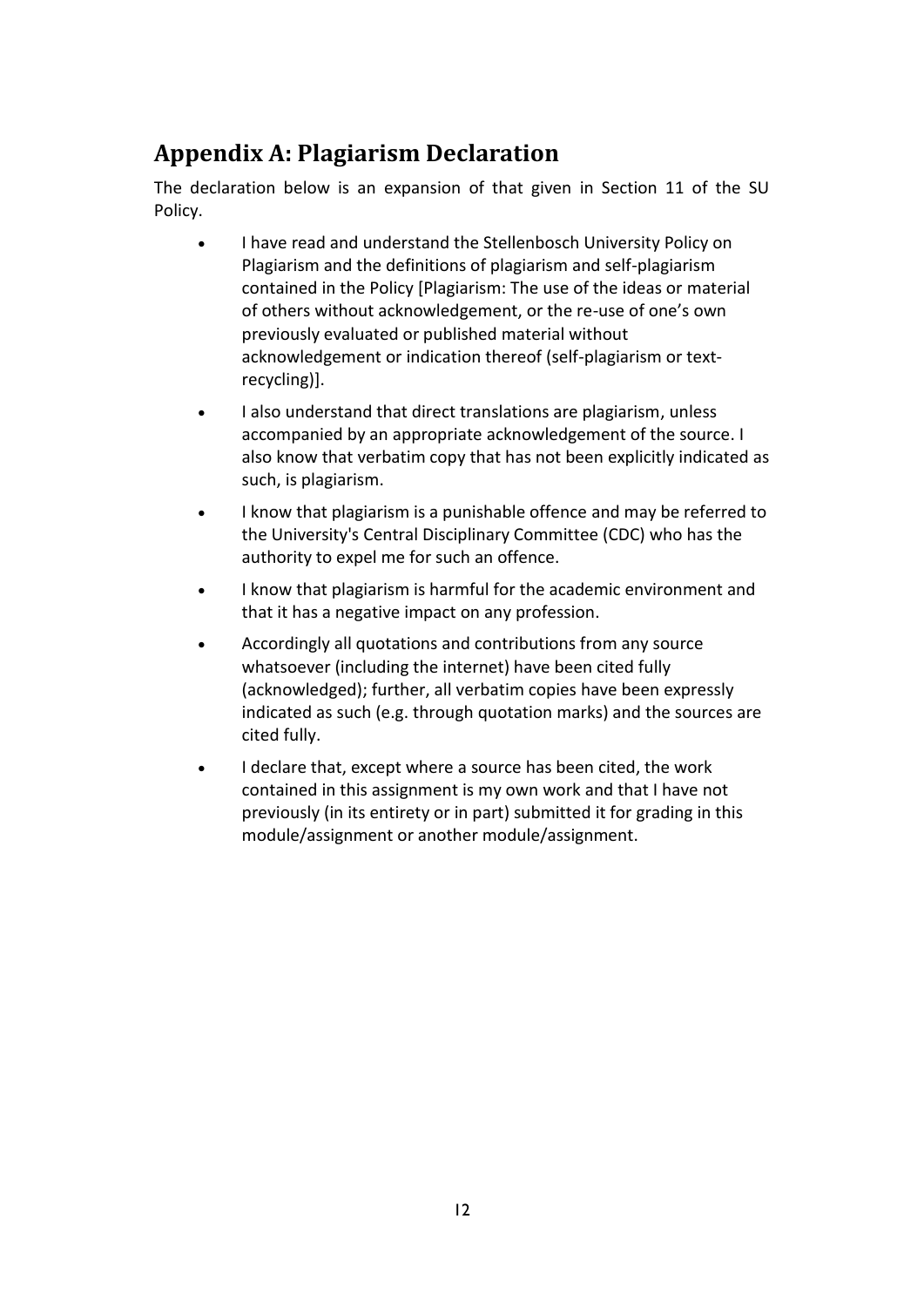### <span id="page-13-0"></span>**Appendix B: Template for email to student in less serious cases**

#### <span id="page-13-1"></span>**B.1 Without attaching the report form in Appendix C**

Date

#### Dear student

You are suspected of plagiarism in the following situation:

- $\triangleright$  Student's name and student number:
- Module:
- Module's home department:
- $\triangleright$  Person who reported the suspected plagiarism:
- $\triangleright$  Assessment in which the suspected plagiarism occurred:
- $\triangleright$  Date of assessment:
- $\triangleright$  Description of suspected plagiarism:

As presiding chairperson, as defined in the Engineering Faculty's Plagiarism Procedures, I have considered the information currently at my disposal and have come to the conclusion that it is possible that you have committed plagiarism of a "less serious" type, as defined in Stellenbosch University's "Procedure for the investigation and management of allegations of plagiarism". Further, the Legal Services Division does not have record that you have committed plagiarism before at Stellenbosch University. I therefore am offering you the opportunity to have the reported plagiarism considered using the Engineering Faculty's procedures for less serious cases. This will entail, inter alia, one of the following options offered to you:

#### Option 1

- 1. You are required to attend a meeting with me and [Complainant/Other Name] at [time] on [date] in [place].
- 2. At the above meeting, I will summarise the evidence before us, and you will have the opportunity to state your case, submit evidence, ask questions and/or raise points about any information given by any witness. Thereafter you will be required to leave the meeting.
- 3. [Complainant/Other Name] and I will then consider the evidence and your response.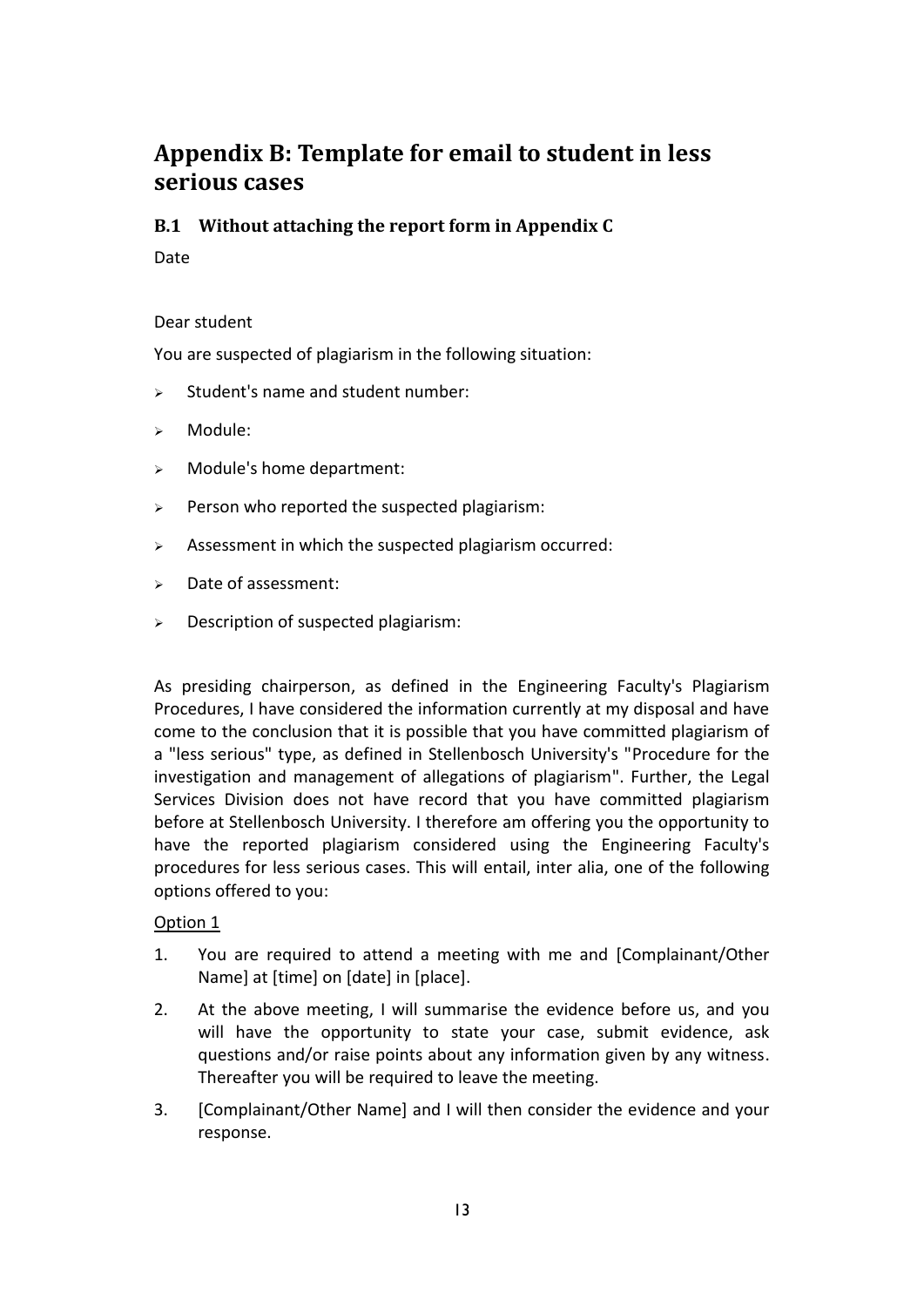- 4. If we find that you have committed plagiarism of a more serious nature, the case will be handled according to the Engineering Faculty's procedure for such cases, which includes that it will be referred to the Central Disciplinary Committee (CDC).
- 5. If we find that you have committed plagiarism of a less serious nature, we will finalise the consequences for you. The consequences will provisionally be:
	- 5.1 You are awarded a mark of zero for the above-mentioned assessment, without the opportunity to improve this mark;
	- 5.2 You are required to write a 500-word essay on why what you did constituted plagiarism, what you should have done to avoid committing plagiarism and why plagiarism is a serious offence. This essay must be submitted to the presiding chairperson within one week of your acceptance of the findings of the meeting; and
	- 5.3 This instance of plagiarism will be report to the Legal Services Division and the report will be taken into account in any further cases where you are found to have participated in plagiarism.
- 6. You will receive a letter stating the consequences mentioned above. You will be required to sign the letter, as confirmation that you accept the consequences, and return the letter to the presiding chairperson within 5 working days of receiving the letter. If you fail to use this opportunity, the case will be referred to the CDC.

#### Option 2

You can inform the presiding chairperson, in writing (e.g. by email) before the above-mentioned meeting, that you acknowledge that you committed plagiarism, as reported above, that you accept the provisional consequences above, and that you decline the opportunity to attend the above meeting.

Please note that if at any stage you choose to have the case referred to the CDC, to be supported by a legal representative or do not attend the above-mentioned meeting, the matter will further be handled according to the Engineering Faculty's procedure for more serious cases.

Please note that in all cases you have the right to seek advice or support from anyone of your choosing.

Please confirm by return email that you acknowledge receipt of this email and whether you are willing to follow the above procedure, or rather prefer this matter to be referred to the CDC.

Regards ??? Presiding Chairperson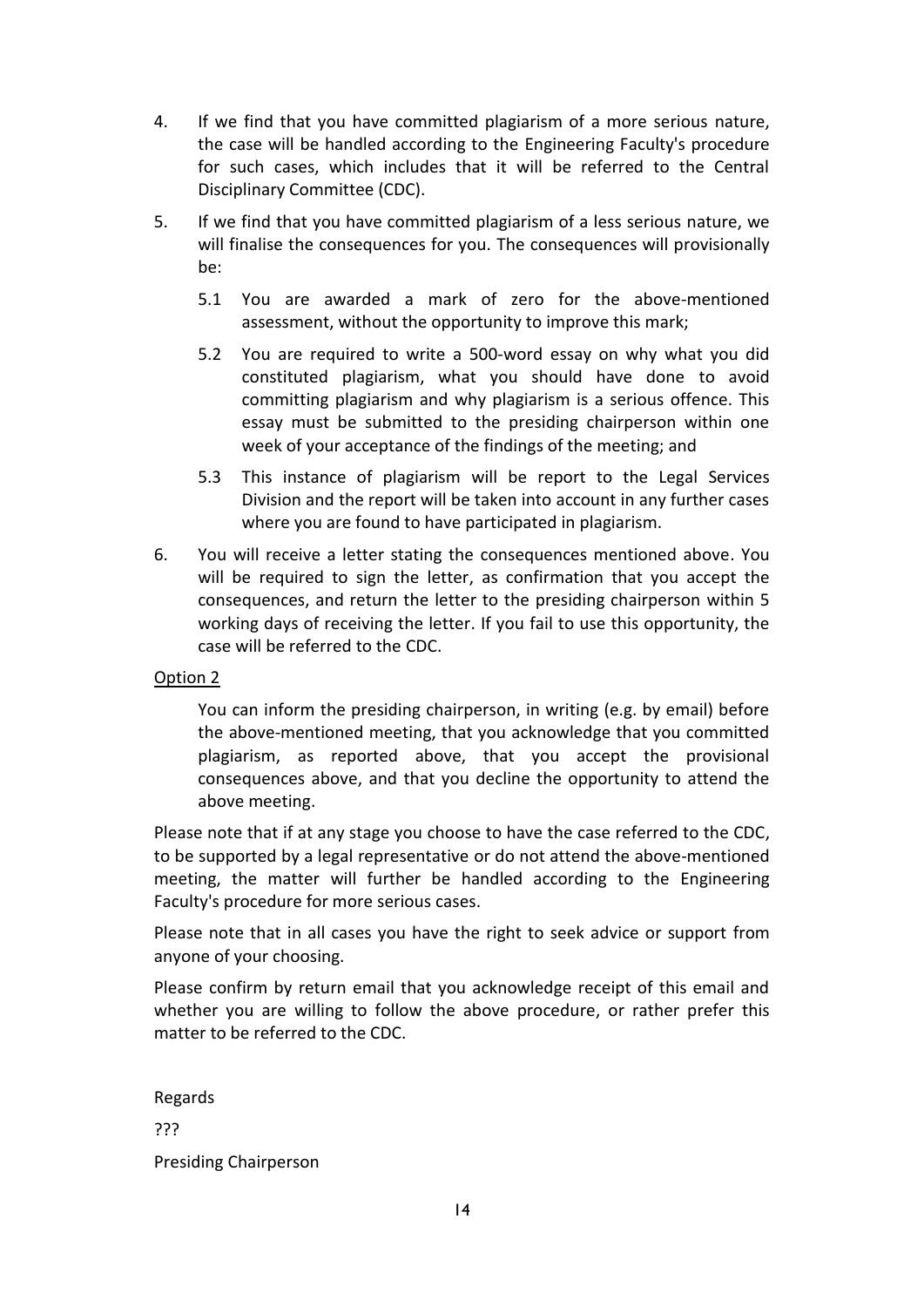#### <span id="page-15-0"></span>**B.2 With an attached completed report form in Appendix C**

Date

#### Dear student

You are suspected of plagiarism in [module name]. The attached report form gives the details of the case.

As presiding chairperson, as defined in the Engineering Faculty's Plagiarism Procedures, I have considered the information currently at my disposal and have come to the conclusion that it is possible that you have committed plagiarism of a "less serious" type, as defined in Stellenbosch University's "Procedure for the investigation and management of allegations of plagiarism". Further, the Legal Services Division does not have record that you have committed plagiarism before at Stellenbosch University. I therefore am offering you the opportunity to have the reported plagiarism considered using the Engineering Faculty's procedures for less serious cases. This will entail, inter alia, one of the following options offered to you:

#### Option 1

- 1. You are required to attend a meeting with me and [Complainant/Other Name] at [time] on [date] in [place].
- 2. At the above meeting, I will summarise the evidence before us, and you will have the opportunity to state your case, submit evidence, ask questions and/or raise points about any information given by any witness. Thereafter you will be required to leave the meeting.
- 3. [Complainant/Other Name] and I will then consider the evidence and your response.
- 4. If we find that you have committed plagiarism of a more serious nature, the case will be handled according to the Engineering Faculty's procedure for such cases, which includes that it will be referred to the Central Disciplinary Committee (CDC).
- 5. If we find that you have committed plagiarism of a less serious nature, we will finalise the consequences for you. The consequences will provisionally be as set out in the attached report form.
- 6. You will receive a copy of the report form stating the consequences mentioned above. You will be required to sign the report form, as confirmation that you accept the consequences, and return the form to the presiding chairperson within 5 working days of receiving the letter. If you fail to use this opportunity, the case will be referred to the CDC.

#### Option 2

You can inform the presiding chairperson, in writing (e.g. by email) before the above-mentioned meeting, that you acknowledge that you committed plagiarism, as reported above, that you accept the provisional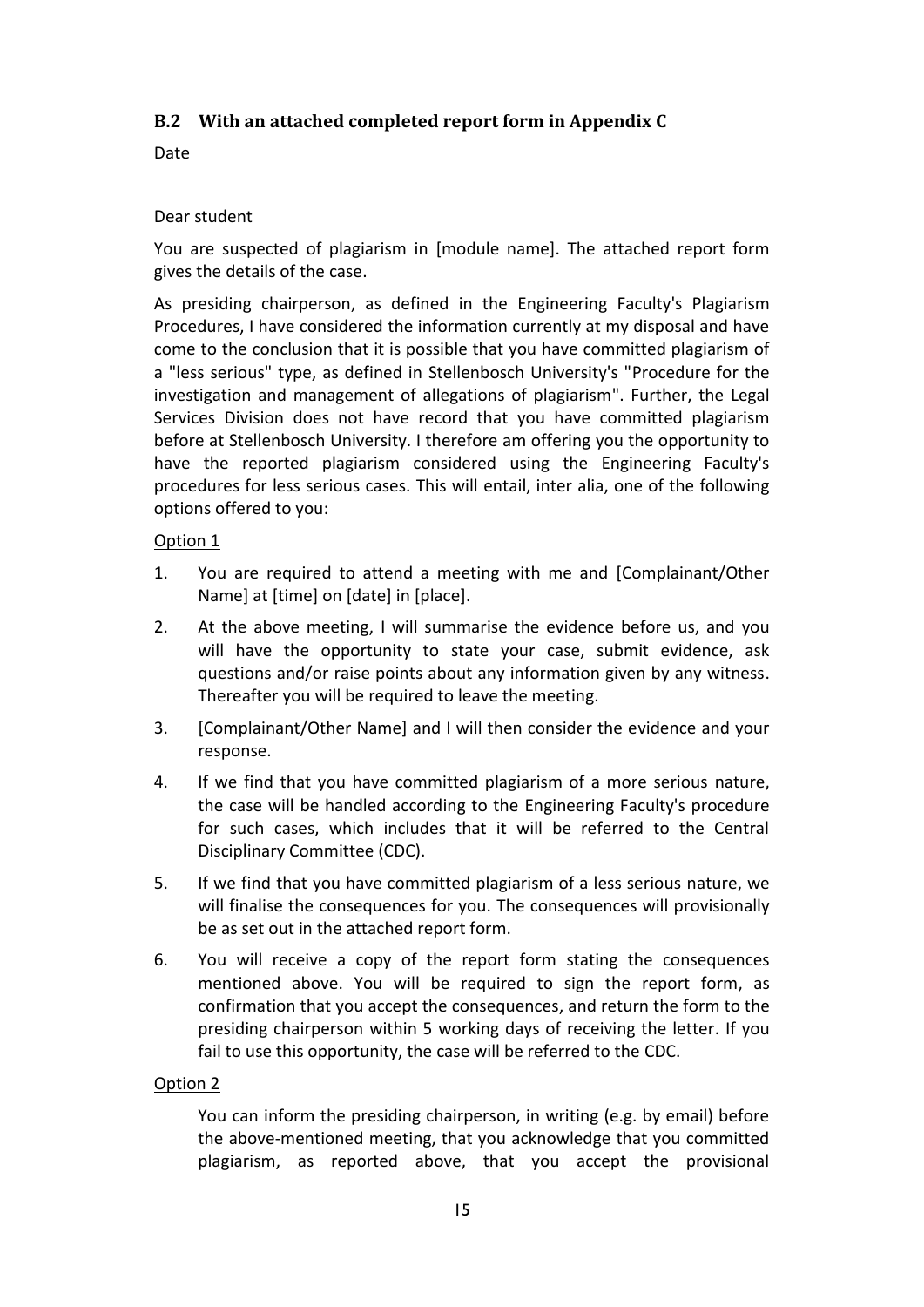consequences above, and that you decline the opportunity to attend the above meeting.

Please note that if at any stage you choose to have the case referred to the CDC, to be supported by a legal representative or do not attend the above-mentioned meeting, the matter will further be handled according to the Engineering Faculty's procedure for more serious cases.

Please note that in all cases you have the right to seek advice or support from anyone of your choosing.

Please confirm by return email that you acknowledge receipt of this email and whether you are willing to follow the above procedure, or rather prefer this matter to be referred to the CDC.

Regards

???

Presiding Chairperson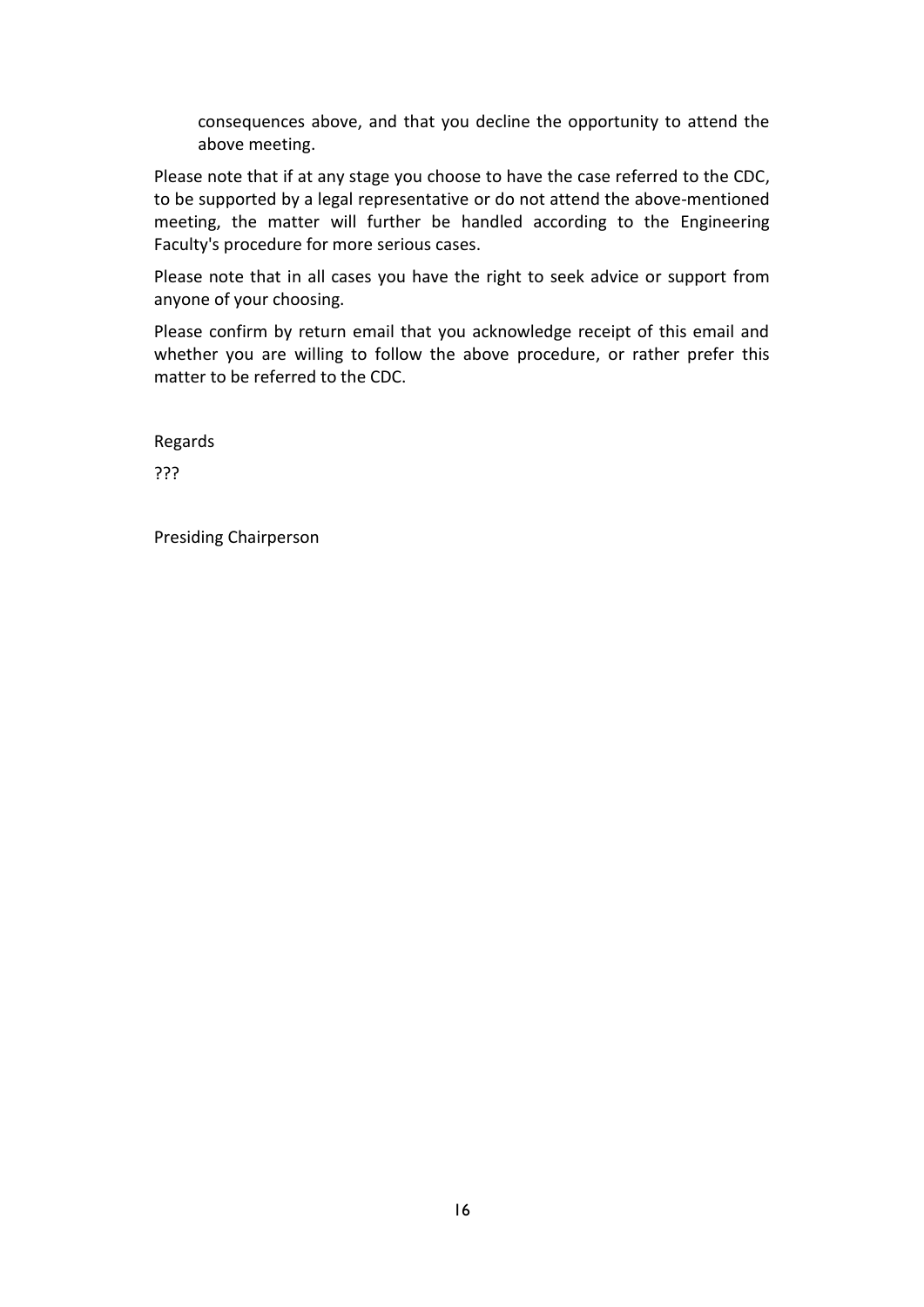# <span id="page-17-0"></span>**Appendix C: Template for report to Legal Services**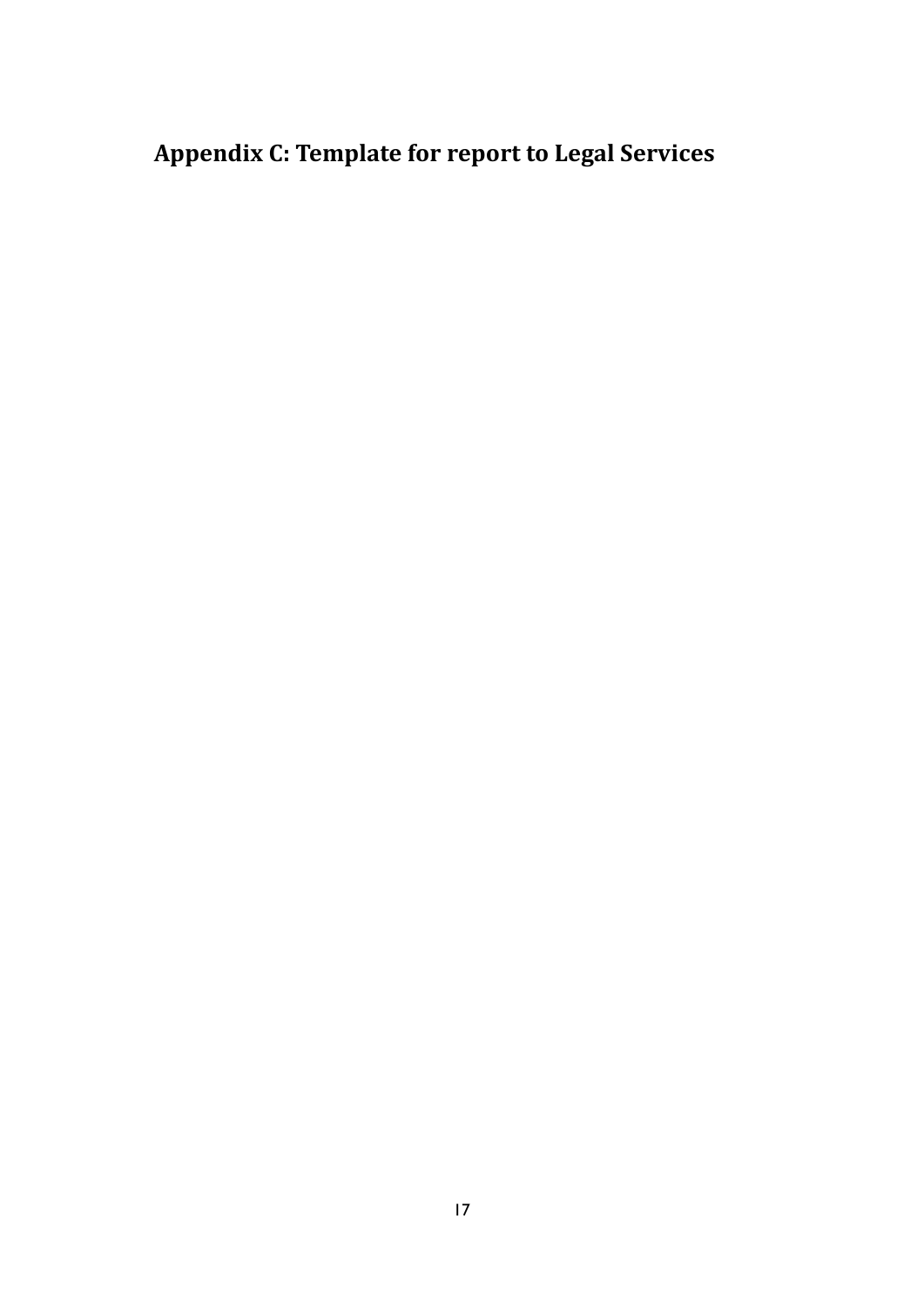

UNIVERSITEIT·STELLENBOSCH·UNIVERSITY jou kennisvennoot · your knowledge partner

### **ACADEMIC MISCONDUCT: HANDLING AND EVALUATION**

Mr/ Ms ………………………………………… Student number: .....................................

A: What are we dealing with:

- **1. 'Academic Matter**' means an Academic Misconduct which arose from negligence, and which may be dealt with by the relevant Department.
- **2.** '**Academic Misconduct**' means a breach of academic integrity. It includes, but is in no way limited to, the following:
- **2.1 Plagiarism,** which is the use of the ideas or material of others without acknowledgement, or the re-use of one's own previously evaluated or published material without acknowledgement (self-plagiarism or text-recycling). In this definition acknowledgement will mean a reference indicating the source of previously expressed ideas or published material, and the details of the publication and selfplagiarism or text-recycling will be the re-use of one's own previously evaluated or published material without acknowledgement or indication thereof.
- **2.2 Collusion**, which is co-operation among Students when academic work is falsely presented for assessment as an individual effort by one or more of the Students involved.
- **2.3 Cheating** in examinations and assessments, for example when Students copy or allow their work to be copied, give or ask for assistance from another Student without permission, refer to unauthorised notes, books, electronic devices or other reference material, or take part in the assessment pretending to be another Student, or allow another Student to impersonate them.
- **2.4 Fabrication** or invention of research, data, evidence, attendance at lectures or presentations, or committing any other misrepresentation relating to scientific or academic work.

**2.5** Other (explain)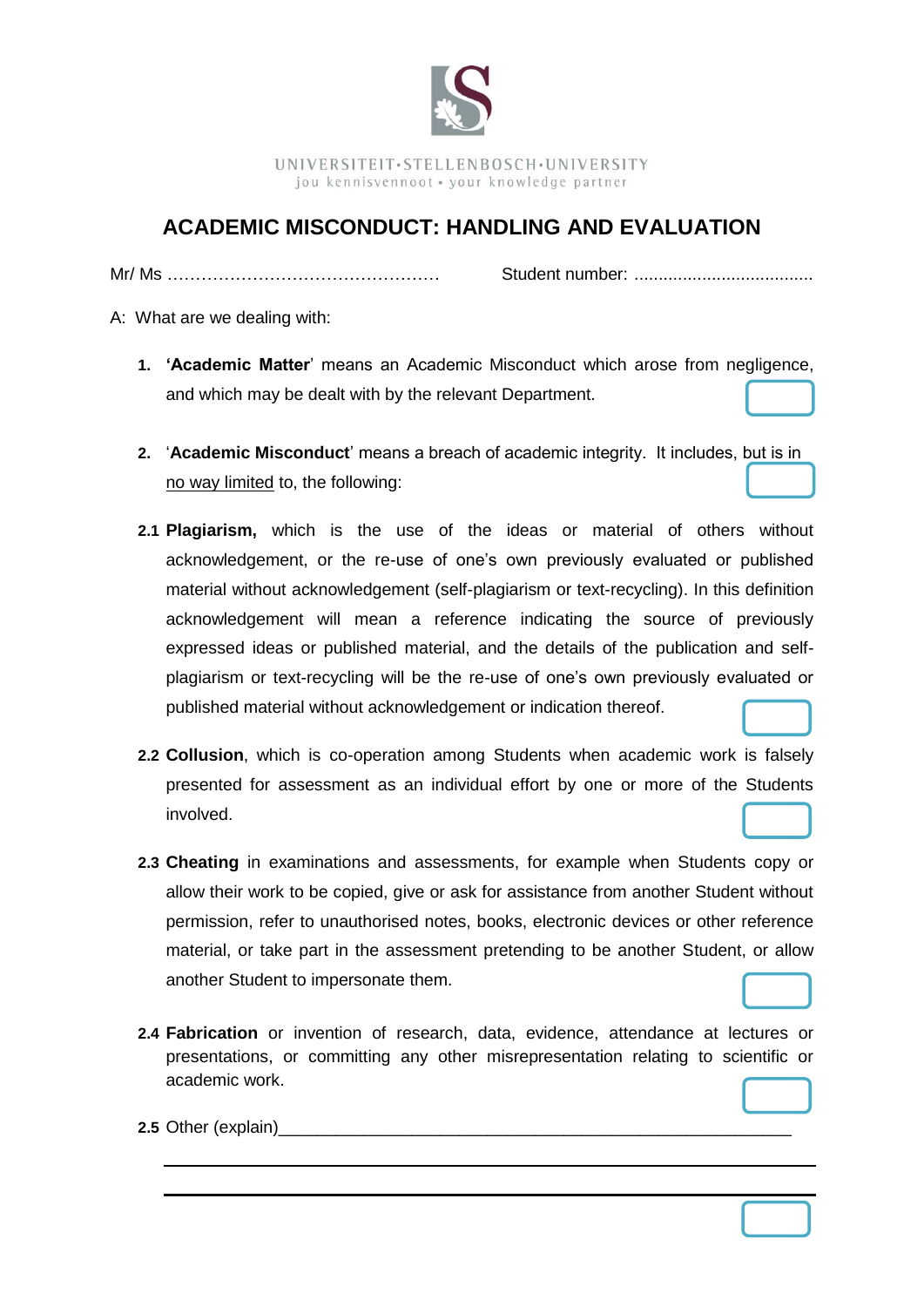B: That the student is reasonably suspected to be involved in an Academic Matter / Academic Misconduct (please indicate). The Head of Department (HOD) has a discretion as stipulated in clause 21.2 [ "The Head of Department has a discretion whether or not to pursue an Academic Matter, taking into account the interests of affected Students and the interest of the Department, as well as that of the University, if applicable"] of the "DISCIPLINARY CODE FOR STUDENTS" (hereafter "Code")

C: Facts available:



- D: Where Academic Misconduct arises from negligence or is of a minor nature, the matter may be treated as an Academic Matter by the academic department concerned, unless the head of that department refers the matter to the CDC to be dealt with as a Disciplinary Matter. Factors taken into account by the HOD when applying it to the facts in C:
	- seriousness of the misconduct,
	- the importance of issues raised,
	- the evidentiary or conceptual complexity of the matter,
	- the broader interest which the University or other Departments may have in its outcome,
	- and any other relevant consideration (specify).
	- \_\_\_\_\_\_\_\_\_\_\_\_\_\_\_\_\_\_\_\_\_\_\_\_\_\_\_\_\_\_\_\_\_\_\_\_\_\_\_\_\_\_\_\_\_\_\_\_\_\_\_\_\_\_\_\_\_\_\_\_\_\_\_\_\_\_\_\_

\_\_\_\_\_\_\_\_\_\_\_\_\_\_\_\_\_\_\_\_\_\_\_\_\_\_\_\_\_\_\_\_\_\_\_\_\_\_\_\_\_\_\_\_\_\_\_\_\_\_\_\_\_\_\_\_\_\_\_\_\_\_\_\_\_\_\_\_